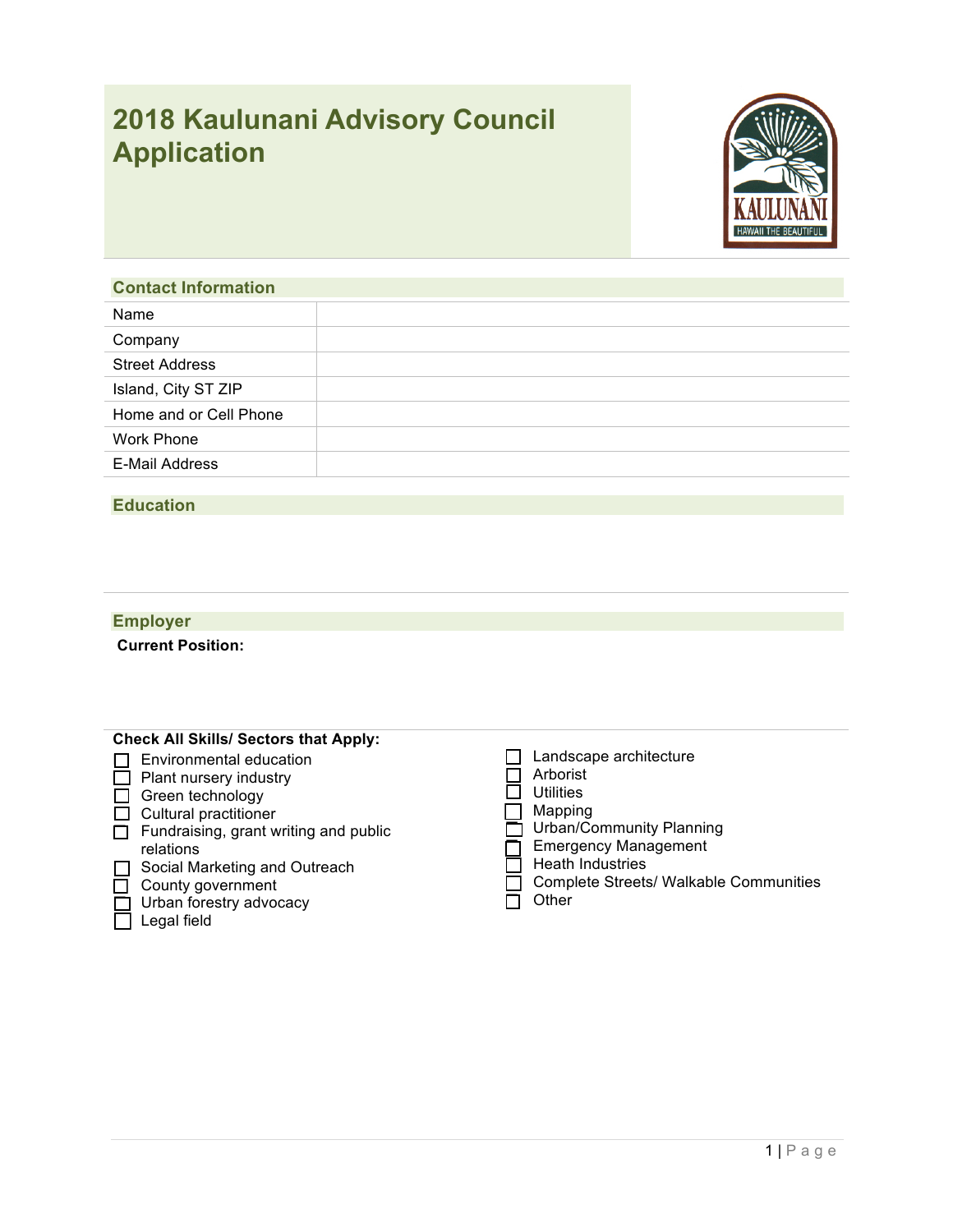**List your Urban Forestry experience or knowledge and/or any specialized skills that you would be willing to contribute as a Council Member.** 

**List other affiliations and/or service as a community leader.**

**List any state advisory committee or boards on which you are currently a member and the number of years you have served on that committee.**

#### **Please describe your interest in the Kaulunani Urban and Community Forestry Advisory Committee.**

Committee members will not be compensated for duties performed in conjunction with the Kaulunani Advisory Committee. The State of Hawai`i, through the Kaulunani program, will provide for all off-island travel costs to attend meetings. The Kaulunani Advisory Committee meets quarterly and may require additional meetings as necessary. Committee membership shall be for a term of three (3) years unless member is elected Chair. For additional information about Kaulunani please refer to the website at http://hawaii.gov/dlnr/dofaw/forestry/urban-and-community-forestry